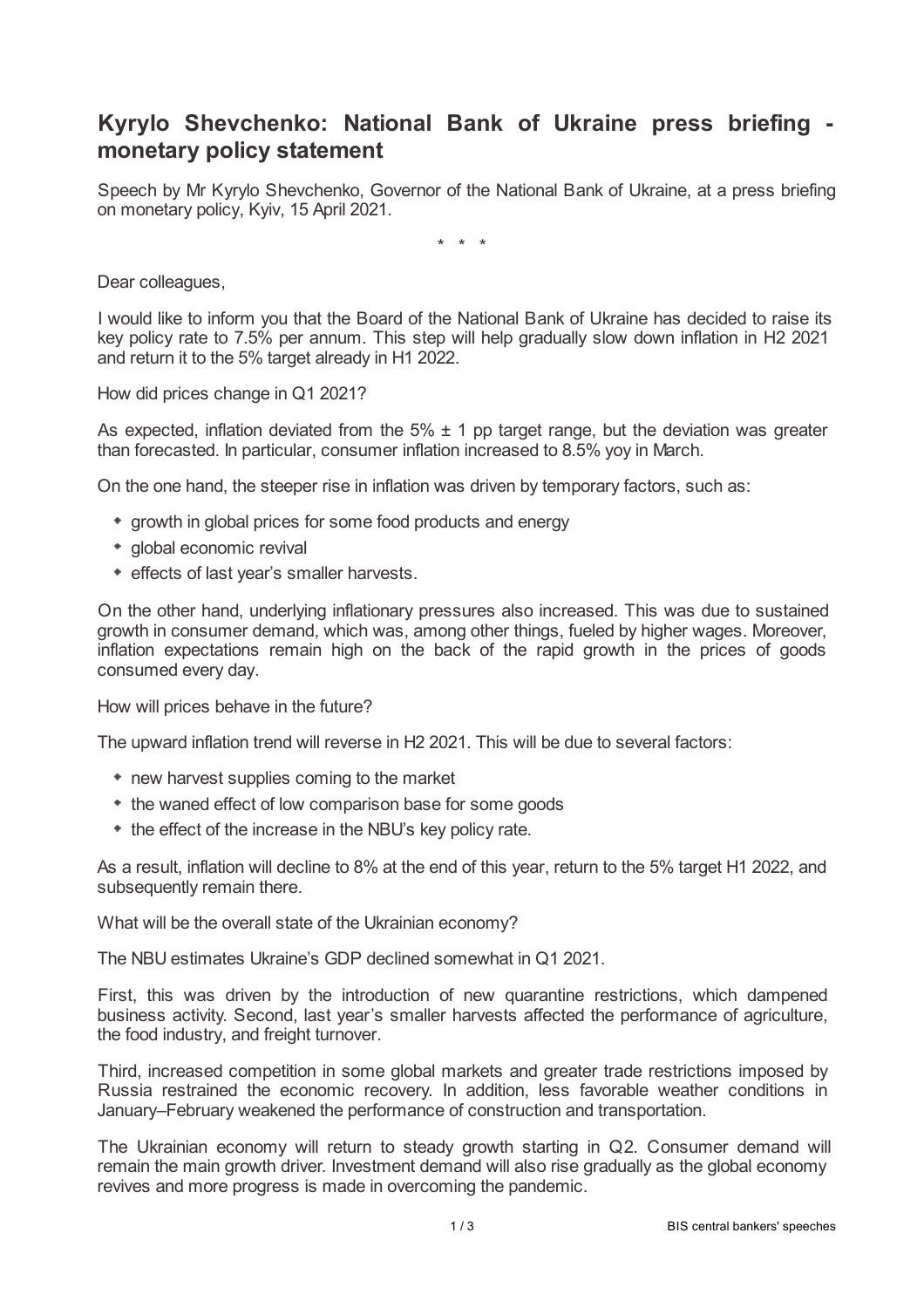Factoring in losses to the economy caused by the tightening of quarantine restrictions, the NBU downgraded its GDP growth forecast for 2021 to 3.8%, down from 4.2%. The Ukrainian economy will grow at a pace of around 4% in 2022–2023.

The current account is expected to return to a slight deficit in 2021, propelled by higher domestic demand and the gradual revival of international tourism.

The current account deficit will widen noticeably in 2022 – 2023, propelled mainly by:

- less favorable terms of trade for exporters of agricultural and metallurgical products
- $*$  the expected drop in earnings from gas transit and
- continued growth in consumer and investment imports, fueled by the complete recovery of the global and Ukrainian economies from the coronavirus crisis.

Under what conditions would this forecast be realized?

The primary assumption of the NBU Board is that Ukraine will continue to cooperate with the IMF.

The NBU expects that Ukraine will make further progress in its talks with the IMF. Cooperation with the IMF and other international partners will enhance the government's ability to support the economy during the crisis, while also helping Ukraine pass through the period of debt repayments that will peak in the coming autumn.

This cooperation will help maintain Ukraine's international reserves at a reasonably high level of USD 29 to 30 billion in 2021 – 2023.

The key risk to the macroeconomic forecast is the imposition of stricter quarantine measures in Ukraine and globally, and the slow pace of the vaccination campaign domestically.

New waves of the pandemic forced countries to once again tighten quarantine restrictions in Q1 2021. Despite the partial adaptation of businesses to the new conditions, this is slowing the recovery of business activity.

The slow pace of the vaccination campaign in Ukraine, coupled with higher inflationary pressures arising from the rebounding global economy, poses an additional risk of future economic losses.

There are other significant risks. They include:

- an escalation of the military conflict in eastern Ukraine or on the country's borders
- volatile global capital markets and
- a dramatic deterioration in the terms of trade.

Taking into account all of the above, the NBU Board decided to raise the key policy rate to 7.5%.

How does the NBU intend to change the key policy rate in future?

The NBU's forecast envisages that the key policy rate will remain unchanged, at 7.5%, until the end of 2021. Given current inflationary movements, this should suffice to bring inflation back to its 5% target in H1 2022.

However, if underlying inflationary pressures rise more noticeably than currently expected, and if inflation expectations worsen, there could be the need for further monetary policy tightening.

The NBU stands ready to continue raising its key policy rate to a level that will bring inflation back to its 5% target in H1 2022.